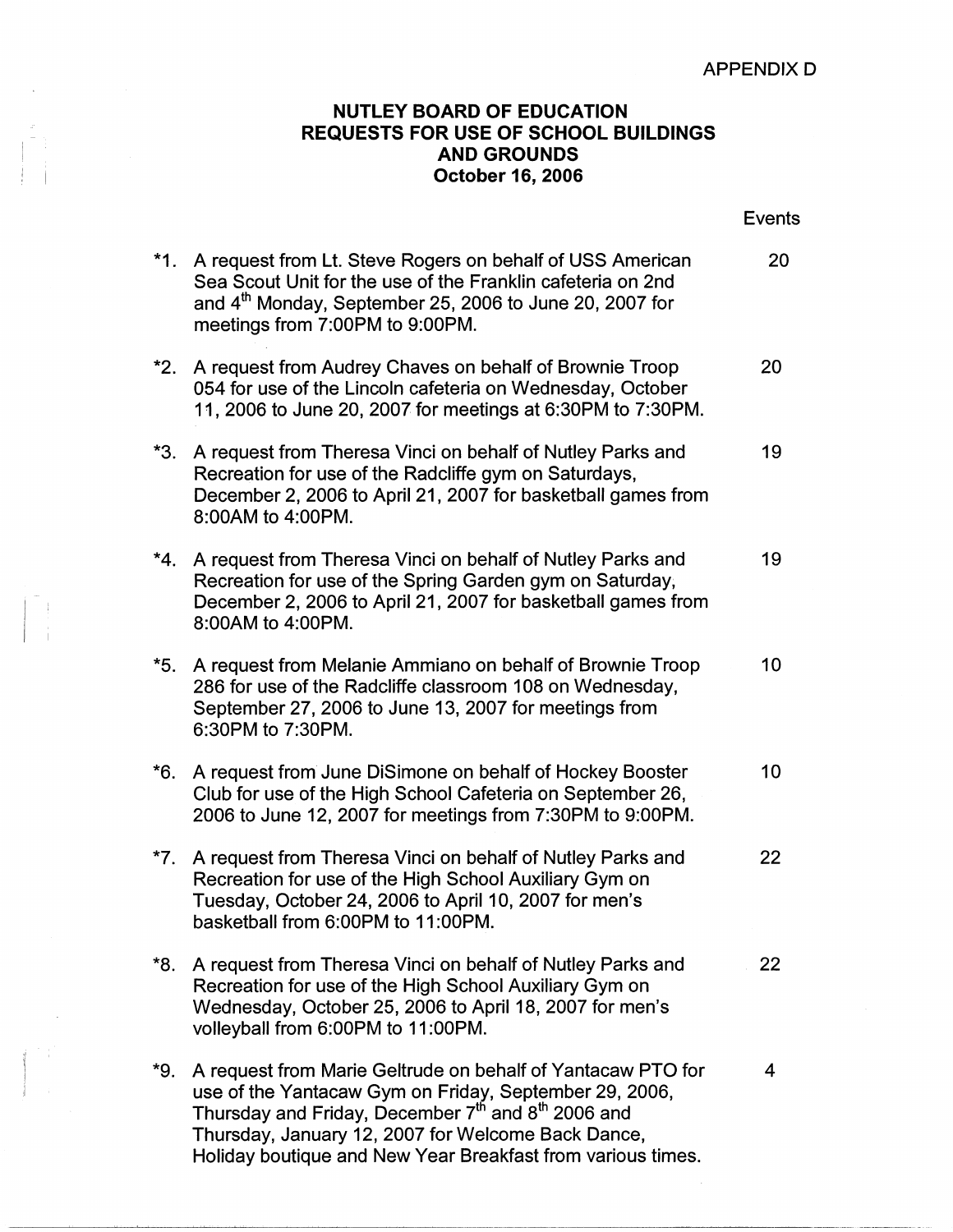10. A request from Susan Marrazzo on behalf of Dancesation for 2 use of the High School Auditorium on Saturdays, May 12 and 19, 2007 for rehearsals and performance from 9:30AM to 9:30PM. \*11. A request from Leslie Pfaff on behalf of the Academic Booster 10 Club for use of the Spring Garden library on one Thursday per month, September 14, 2006 to June 14, 2007 for meetings from 7:30PM to 9:30PM. \*12. A request from Peter Fabiano on behalf of the Ricoh Corp. for 7 use of the Radcliffe Gym on Monday, September 18, 2006 to November 20, 2006 for basketball games from 7:30PM to 9:00PM. \*13. A request from Christine Kokos on behalf of the Brownie 15 Troop for use of the Radcliffe classroom on every other Friday, October 6, 2006 to May 4, 2007 for meetings from 6:30PM to 7:30PM. \*14. A request from Rachel Huelbig on behalf of the Brownie Troop 17 #355 for use of the Spring Garden classroom B-4 on Monday , September 25, 2006 to June 25, 2007 for meetings from 3:30PM to 4:45PM. \*15. A request from Susan Anderson on behalf of the Girl Scout 34 Troop #130 for use of the Spring Garden classroom B-4 on Thursdays, September 21,2006 to June 21, 2007 for meetings from 3:30PM to 5:00PM. \*16. A request from Phillip Appel on behalf of the JFK Scout Crew 20 #159 for use of the Lincoln cafeteria on Wednesdays, September 27, 2006 to June 13, 2007 for meetings from 7:30PM to 8:30PM. \*17. A request from Karen Cavalli Sokol on behalf of the CHADD 6 of Essex County on for use of the Washington Library on Monday, October 16, 2006 to May 21, 2007 for meeting from 7:00PM to 9:00PM. 18. A request from Evelyn deCastro on behalf of the League of 1 Women Voters for use of the Franklin Auditorium on Wednesday, March 28, 2007 for BOE Candidates Night from 6:30PM to 10:00PM. \*19. A request from Evelyn deCastro on behalf of the League of 3 Women Voters for use of the Park Oval fence November 1-8, 2006, April 11-18, 2007 and May 30, 2007 to June 6, 2007 to hang banner saying 'Vote Tuesday'.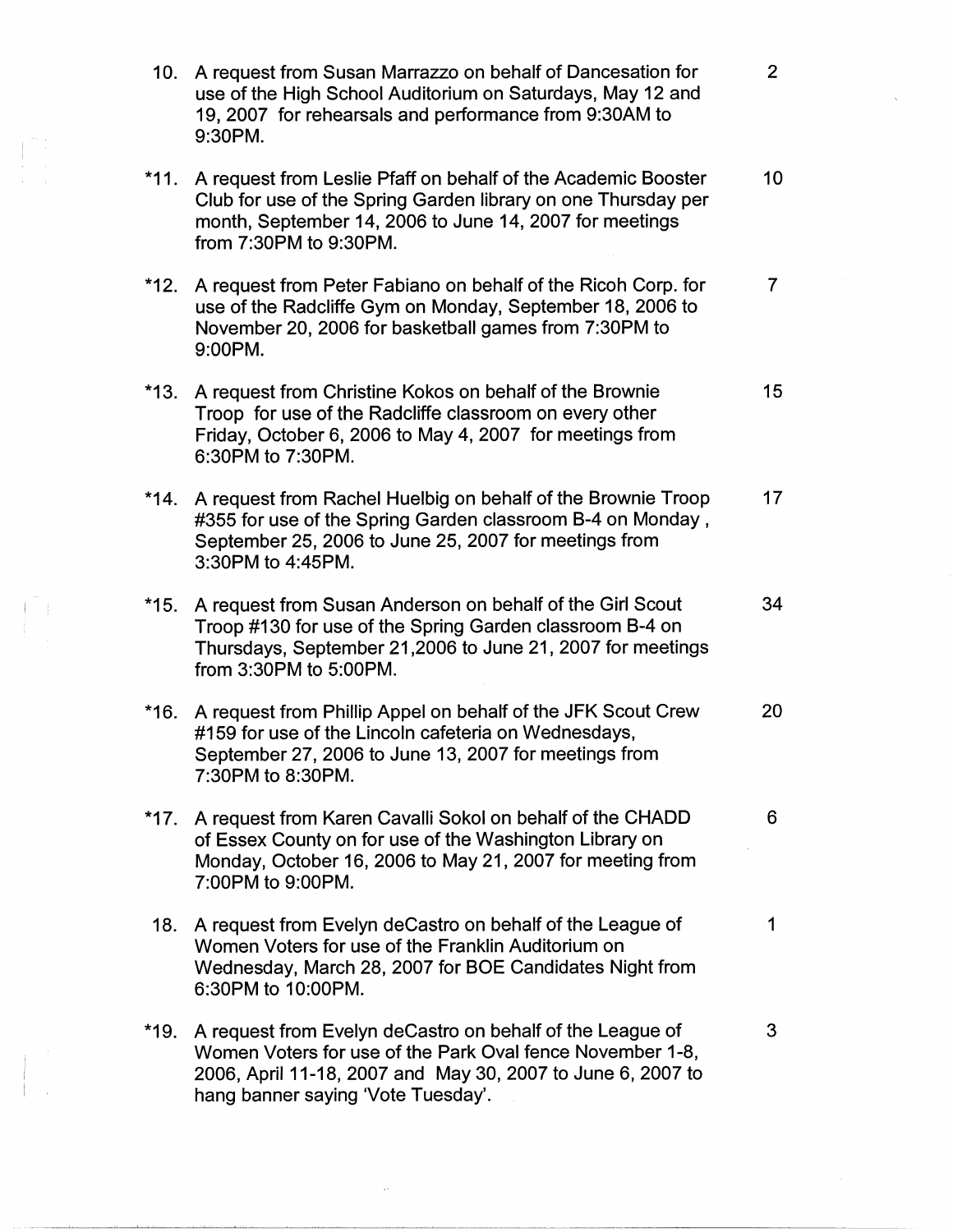| *20. | A request from Jean Boyle on behalf of the Jr. Girl Scouts<br>Troop #93 for use of the Lincoln Teachers' Cafeteria on<br>Thursday or Friday, October 5, 2006 to May 24, 2007 for<br>meetings from 6:30PM to 7:45PM.                                                                  | 11             |
|------|--------------------------------------------------------------------------------------------------------------------------------------------------------------------------------------------------------------------------------------------------------------------------------------|----------------|
| *21  | A request from Barbara McGarty on behalf of the<br>Nutley/Belleville Girl Scouts for use of the Lincoln Teachers'<br>Cafeteria on October 2,10,19, 2006 and November 11, 2006<br>for Leader's meetings from 7:00PM to 9:00PM.                                                        | 4              |
| *22  | A request from Barbara McGarty on behalf of the<br>Nutley/Belleville Girl Scouts for use of the Washington<br>Auditorium on November 6, 2006 and December 7, 2006 for<br>Service Unit meetings from 7:00PM to 9:00PM.                                                                | $\overline{2}$ |
| *23  | A request from Andrea Stivali on behalf of the Dance<br>Techniques for use of the High School Auditorium on Friday<br>and Saturday June 8 and 9, 2007 for Dance performance.<br>Rehearsal Friday, from 4:00PM to 10:00PM and Saturday the<br>performance from 12:00 noon to 10:00PM. | $\overline{2}$ |
| *24  | A request from Lori Robinson on behalf of the Girl Scouts for<br>use of the Radcliffe classroom 105 on Mondays or Fridays,<br>September 29,2006 to June 11, 2007 for meetings from<br>6:30PM to 7:00PM.                                                                              | 17             |
| 25   | A request from Barbara McGarty on behalf of the<br>Nutley/Belleville Girl Scouts for use of the Lincoln Teachers'<br>cafeteria on Monday, October 2, 2006 for Daisy troop sign up<br>from 6:30PM to 7:30PM.                                                                          | 1              |
| 26   | A request from Barbara McGarty on behalf of the<br>Nutley/Belleville Girl Scouts for use of the Yantacaw<br>auditorium on Thursday, October 5, 2006 for Brownies sign up<br>from 6:30PM to 7:30PM.                                                                                   | 1              |
| *27  | A request from Alan DeFabbio on behalf of the Third half Club<br>of Nutley for use of the High School Gymnasium on Thursday,<br>Friday and Saturday March15,16 and 17, 2007 for basketball<br>tournaments from 3:30PM to 8:000PM.                                                    | 3              |
| *28  | A request from Peggy Conca on behalf of the Girl Scout Troop<br>#96 for use of the Yantacaw art room Tursdays, October 5,<br>2006 to May 31, 2007 for meetings from 3:30PM to 5:00PM.                                                                                                | 15             |
| *29  | A request from Aida Rubens on behalf of the Brownies #791<br>for the use of the Yantacaw classroom 204 Mondays, October<br>16, 2006 to June 18, 2007 for meetings from 3:30PM to<br>4:30PM.                                                                                          | 18             |

i I

 $\begin{array}{l} \frac{1}{2} \left( \begin{array}{cc} 1 & 0 \\ 0 & 1 \end{array} \right) \, , \ \ \, \\ \frac{1}{2} \left( \begin{array}{cc} 1 & 0 \\ 0 & 1 \end{array} \right) \, . \end{array}$ 

 $\begin{aligned} \frac{1}{\sqrt{2}}\sum_{i=1}^{n-1}\frac{1}{\sqrt{2}}\left(\frac{1}{\sqrt{2}}\right)^{2} &\text{if } \frac{1}{\sqrt{2}}\leq\frac{1}{\sqrt{2}}\frac{1}{\sqrt{2}}\end{aligned}$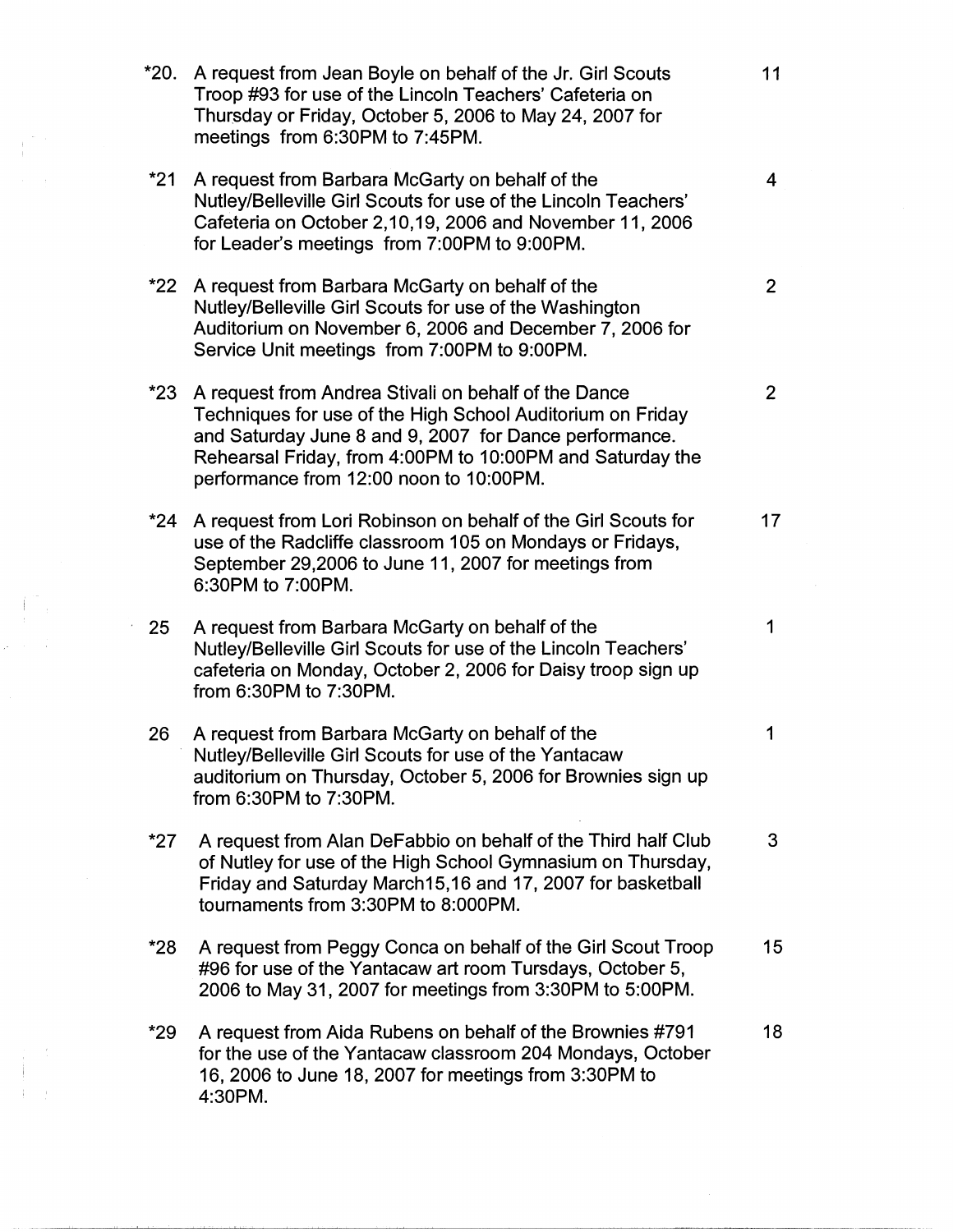| $*30$ | A request from Theresa Vinci on behalf of the Nutley Parks<br>and Recreation for the use of the High School gymnasium<br>Saturdays, November 4, 2006 to Mar 10, 2007 for Basketball<br>Games from 8:00AM to 5:00PM.              | 20             |
|-------|----------------------------------------------------------------------------------------------------------------------------------------------------------------------------------------------------------------------------------|----------------|
| 31    | A request from Theresa Vinci on behalf of the Nutley Parks<br>and Recreation for the use of the High School gymnasium<br>Sunday, December 17, 2006 for Wrestling Matches from<br>7:30AM to 9:30PM.                               | 1              |
| $*32$ | A request from Colleen Collins on behalf of the Girl Scout<br>Troop #099 for the use of the Spring Garden classroom B-1<br>Thursdays, October 26, 2006 to June 7, 2007 for meetings<br>from 3:30PM to 5:00PM.                    | $10 -$         |
| $*33$ | A request from Mary Zaremba on behalf of the Girl Scout<br>Brownie Troop #47 for the use of the Yantacaw classroom<br>103 Mondays, October 16, 2006 to May 14, 2007 for<br>meetings from 3:30PM to 4:30PM.                       | 14             |
| 34    | A request from Luisa Frey Gaynor on behalf of the Academic<br>Booster Club for the use of the High School gymnasium,<br>cafeteria and classrooms Saturday, February 3, 2007 for<br>Science Fair from 7:30AM to 4:30PM.           | 1              |
| $*35$ | A request from Barbara Martin on behalf of the Girl Scout<br>Brownie Troop #729 for the use of the Spring Garden art room<br>Mondays, October 2, 2006 to May 21, 2007 for meetings from<br>6:30PM to 7:30PM.                     | 14             |
| $*36$ | A request from Michele Goitandia on behalf of the Spring<br>Garden PTO for the use of the Spring Garden gymnasium and<br>auditorium Thursdays, October 25, 2006 to March 28, 2007<br>for Family Fun Night from 6:00PM to 9:00PM. | 7              |
| 37    | A request from Linda von Nessi on behalf of the Essex County<br>Board of Elections for the use of the Washington School<br>auditorium Saturday, October 21, 2006 for training election<br>workers from 9:30AM to 12:00 Noon.     | 1              |
| *38   | A request from Doleores Mannino on behalf of Brownie Troop<br>502 the for the use of the Washington School cafeteria<br>Wednesdays, October 11, 2006 to June 6, 2007 for meetings<br>from 6:30PM to 7:30PM                       | 22             |
| *39   | A request from Joseph Fett on behalf of Pack 144 the for the<br>use of the Washington School gymnasium Friday, October 6,<br>27, 2006 for open house from 6:30PM to 9:30PM                                                       | $\overline{2}$ |

 $\frac{1}{2}\sum_{i=1}^{N-1}\frac{1}{2}\sum_{j=1}^{N-1}\frac{1}{2}\sum_{j=1}^{N-1}\frac{1}{2}\sum_{j=1}^{N-1}\frac{1}{2}\sum_{j=1}^{N-1}\frac{1}{2}\sum_{j=1}^{N-1}\frac{1}{2}\sum_{j=1}^{N-1}\frac{1}{2}\sum_{j=1}^{N-1}\frac{1}{2}\sum_{j=1}^{N-1}\frac{1}{2}\sum_{j=1}^{N-1}\frac{1}{2}\sum_{j=1}^{N-1}\frac{1}{2}\sum_{j=1}^{N-1}\frac{1}{2}\sum_{j=1}^{N-$ 

 $\frac{1}{4}$ 

 $\frac{1}{2} \frac{1}{2} \frac{1}{2} \frac{1}{2} \frac{1}{2}$